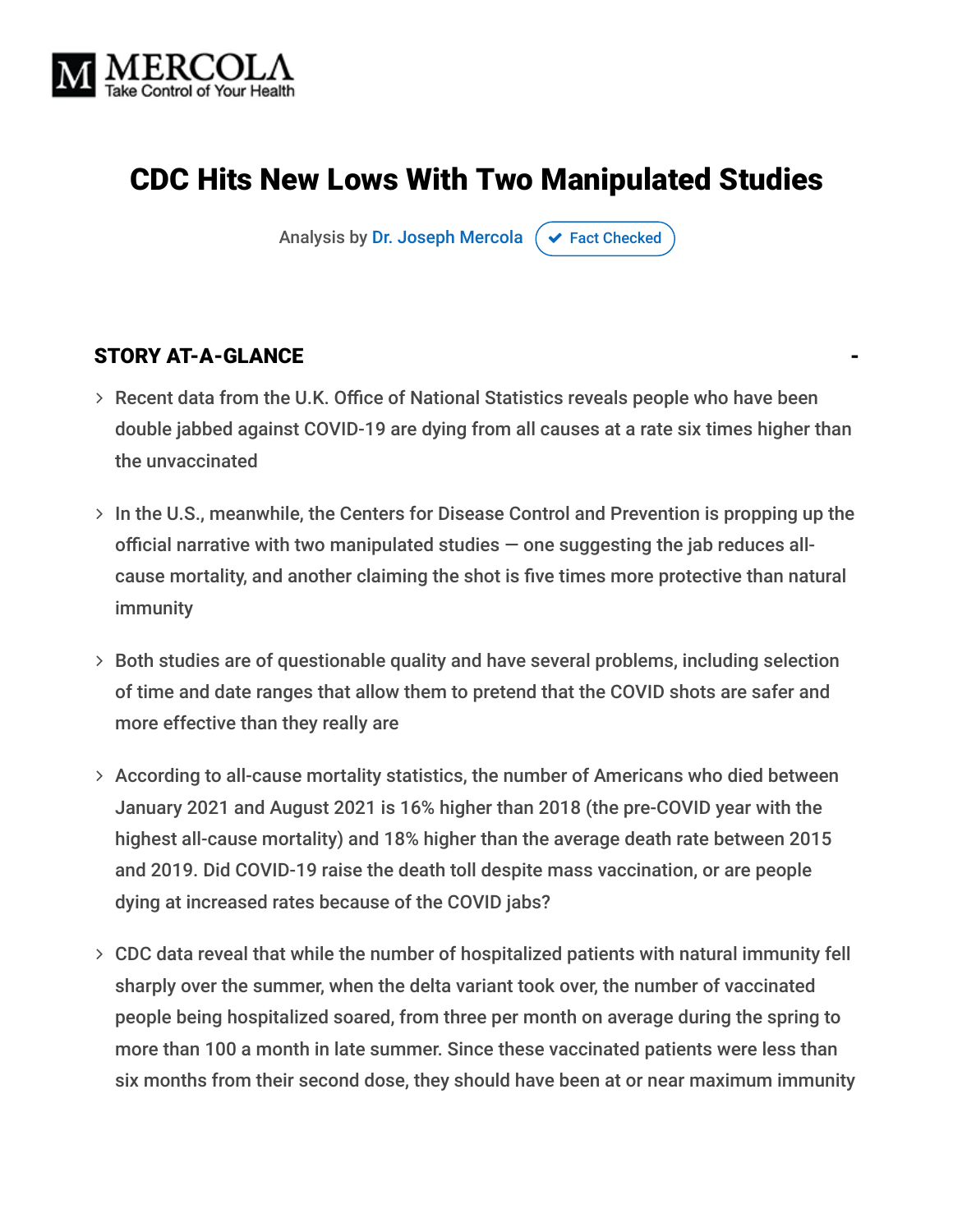While recent data from the U.K. Office of National Statistics (ONS) reveal people who have been double jabbed against COVID-19 are dying from all causes at a rate six times higher than the unvaccinated,<sup>1</sup> the U.S. Centers for Disease Control and Prevention is propping up the official narrative with a "study"<sup>2</sup> that came to the remarkable conclusion that the COVID shot unbelievably reduces your risk of dying from all causes, which includes accidents (but excluding COVID-19-related deaths). As reported by CNN Health, October 22, 2021: 3

*"The research team was trying to demonstrate that the three authorized Covid-19 vaccines are safe and they say their findings clearly demonstrate that. 'Recipients of the Pfizer-BioNTech, Moderna, or Janssen vaccines had lower non-COVID-19 mortality risk than did the unvaccinated comparison groups,' the* researchers wrote in the weekly report<sup>4</sup> of the U.S. Centers for Disease Control *and Prevention.*

*The team studied 6.4 million people who had been vaccinated against Covid-19 and compared them to 4.6 million people who had received flu shots in recent years but who had not been vaccinated against coronavirus.*

*They filtered out anyone who had died from Covid-19 or after a recent positive coronavirus test ... People who got two doses of Pfizer vaccines were 34% as likely to die of non-coronavirus causes in the following months as unvaccinated people, the study found.*

*People who got two doses of Moderna vaccine were 31% as likely to die as unvaccinated people, and those who got Johnson & Johnson's Janssen vaccine were 54% as likely to die ..."*

Two key takeaways from those paragraphs are 1) the researchers admit they intended to demonstrate that the shots are safe and effective, and stats can be manipulated to find what you want to find, and 2) people who got the Janssen shot did in fact have a higher death rate than the unvaccinated (54% likelihood, compared to the unvaxxed).

## Are the Shots Reducing All-Cause Mortality?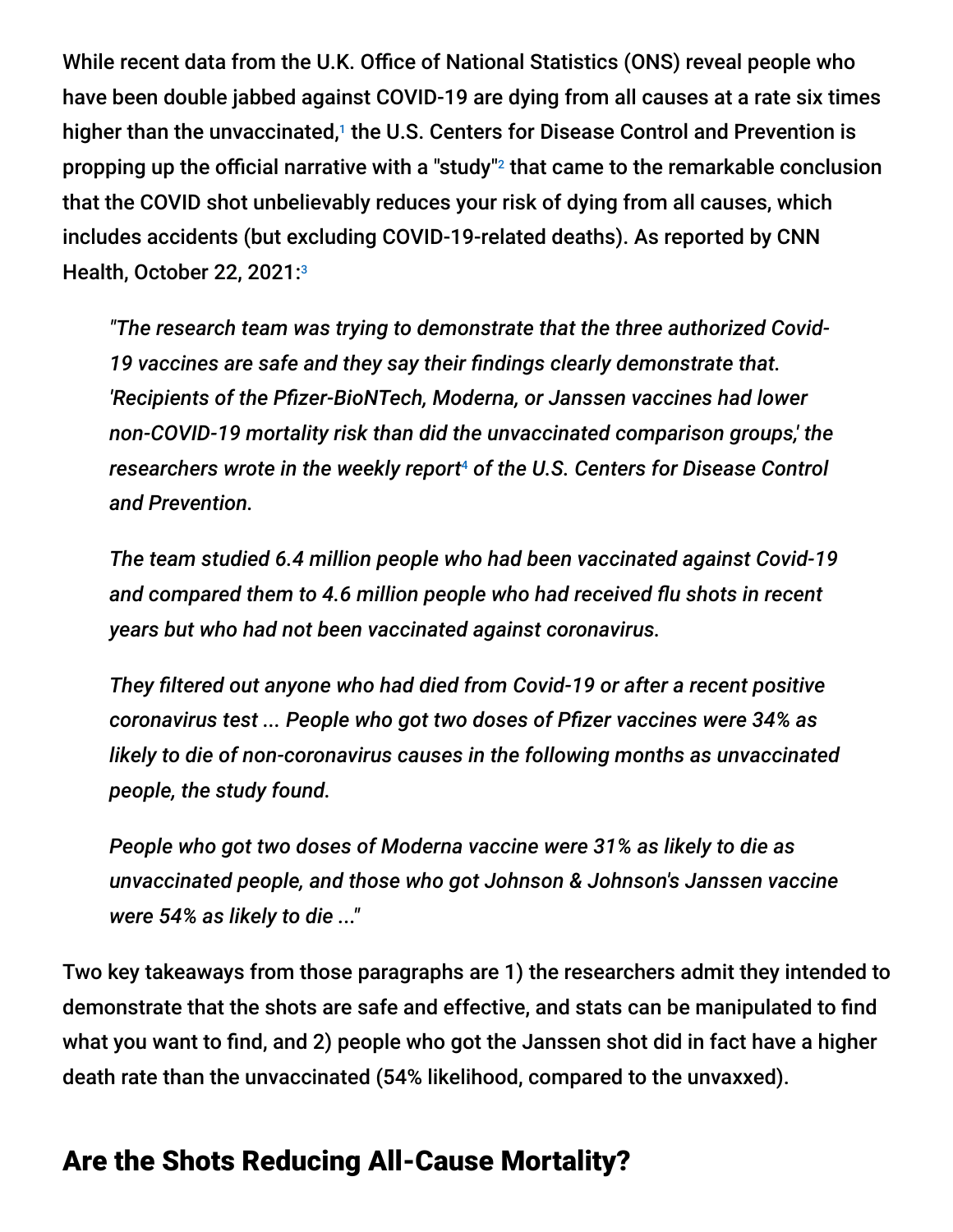The researchers hypothesize that people who get the COVID jab may be healthier overall than those who abstain, and have healthier lifestyles. In my view, this is classic Orwellian doublespeak, as most of the brainwashed don't understand the fundamentals of healthy behavior.

I suspect their new propaganda has more to do with the fact that they only looked at data through May 31, 2021. By mid-April, an estimated 31% of American adults had received one or more shots.<sup>5</sup> As of June 15, 48.7% were fully "vaccinated."<sup>6</sup> So, we can assume that by the end of May, somewhere in the neighborhood of 45% of eligible Americans were double jabbed, give or take a couple of percentage points.

The reason I suspect statistical tomfoolery is because this is precisely how the CDC invented the "pandemic of the unvaccinated" myth, where they claimed 99% of COVID-19 deaths and 95% of COVID-related hospitalizations were occurring among the unvaccinated. 7

To achieve those statistics, the CDC included hospitalization and mortality data from January through June 2021, a timeframe during which the vaccinated were still in a minority.

Here, we again see them use a seven-month span of time when vaccination rates were low. More importantly, however, is that the chosen cutoff date also obscures a rapid rise in vaccine-related deaths reported to the U.S. Vaccine Adverse Events Reporting System (VAERS).

Look at the graph below, obtained from OpenVAERS mortality reports page.<sup>8</sup> As you can see, reports of deaths following the COVID jab peaked right at the beginning of April 2021, then dropped down again during the month of April. Interestingly enough, the study notes that the daily vaccination rate has declined by 78% since April 13, 2021.

However, while the daily vaccination rate has plummeted since April, reported deaths have remained high and relatively steady. Could this be a hint that people are dying from shots they received earlier in the year?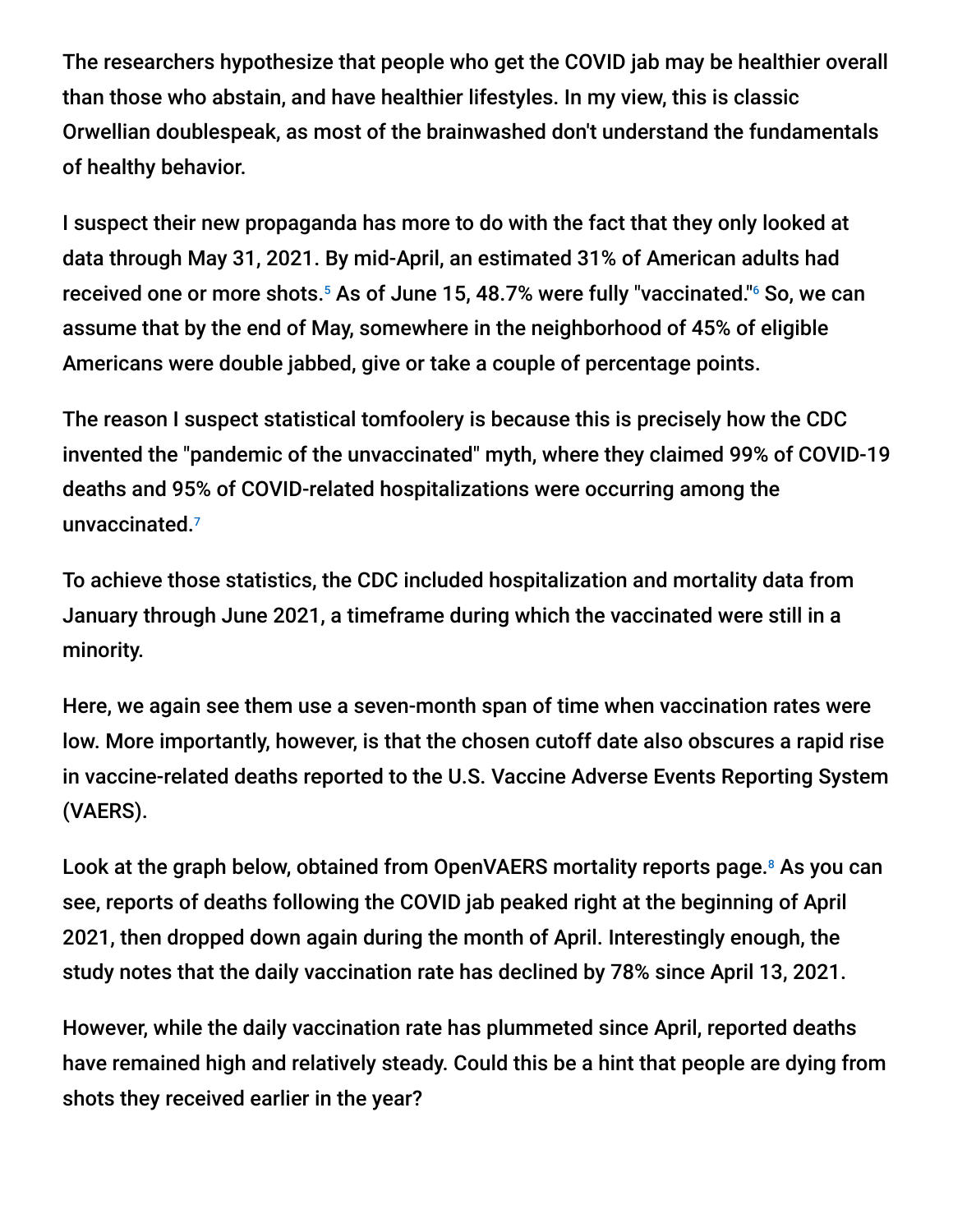#### **COVID Vaccine Reports of Death**



As of January 1, 2021, only 0.5% of the U.S. population had received a COVID shot, so comparing death rates of the vaxxed and unvaxxed in December 2020 and January 2021 may not be all that fruitful. Why not include July, August and September in the analysis instead?

As you can see, reported deaths were significantly elevated during these months, compared to December and January. And, while not shown in that graph, between September 3, 2021, and October 22, 2021, the total cumulative reported death toll shot up from 7,662 $\frac{9}{10}$  to 17,619.<sup>11</sup> In other words, it more than doubled in about seven weeks — a timeframe that was not included in the CDC's analysis.

What's more, while the study was large and sociodemographically diverse, the authors admit that "the findings might not be applicable to the general population."

Also, recall they changed the definition of "vaccinated" to include someone who is two weeks past their second dose (for two dose regimens). This would obfuscate the truth as there were tens of millions that received one jab or more but were not considered "vaccinated."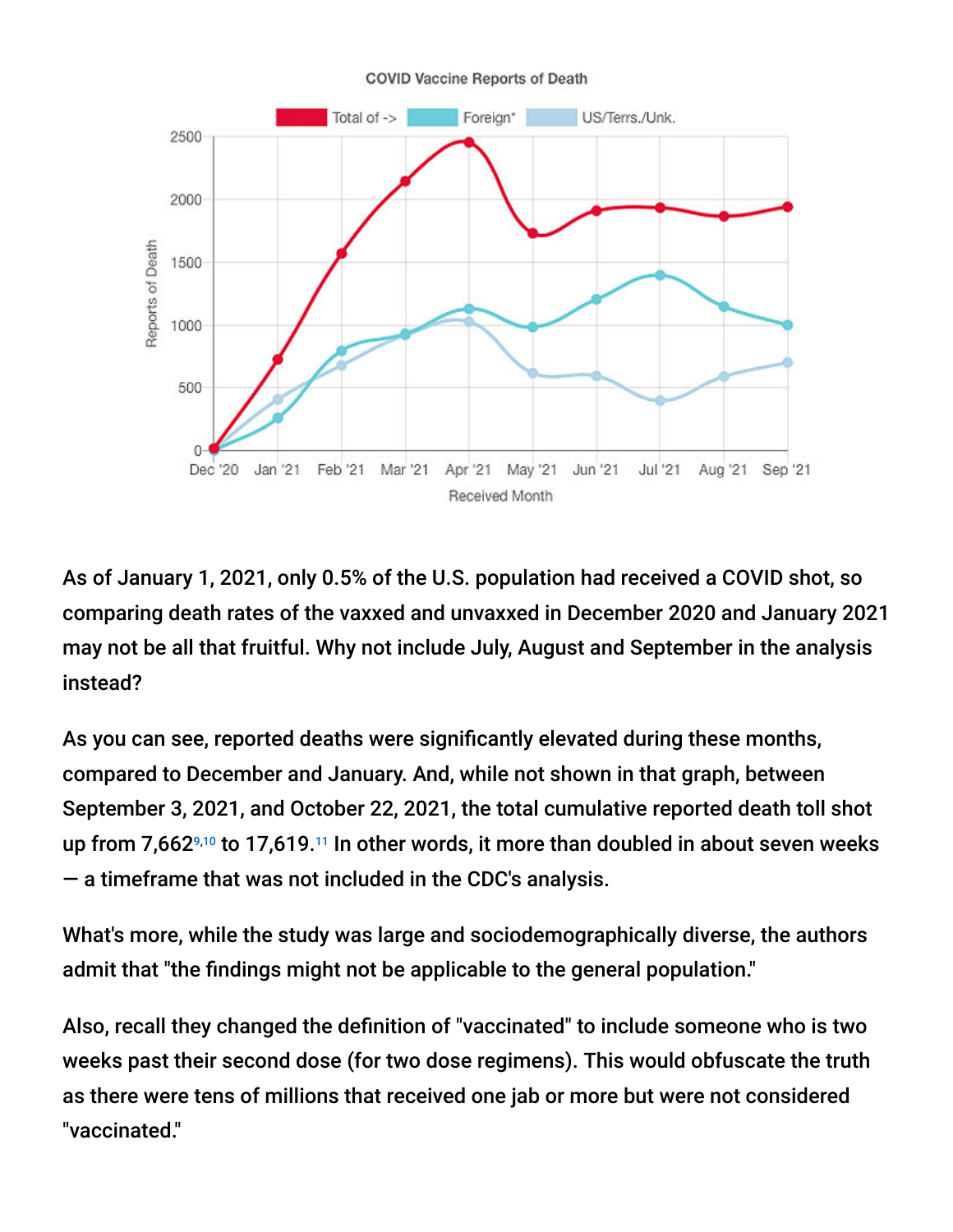## Why Is All-Cause Mortality Higher in 2021?

According to all-cause mortality statistics, $^{12}$  the number of Americans who died between January 2021 and August 2021 is 16% higher than 2018, the pre-COVID year with the highest all-cause mortality, and 18% higher than the average death rate between 2015 and 2019. Adjusted for population growth of about 0.6% annually, the mortality rate in 2021 is 16% above the average and 14% above the 2018 rate.

The obvious question is, why did more people die in 2021 (January through August) despite the rollout of COVID shots in December 2020? Did COVID-19 raise the death toll despite mass vaccination, or are people dying at increased rates because of the COVID jabs?

In a two-part series,<sup>13</sup> Matthew Crawford of the Rounding the Earth Newsletter examined mortality statistics before and after the rollout of the COVID shots. In Part  $1,14$  he revealed the shots killed an estimated 1,018 people per million doses administered (note, this is doses, not the number of individuals vaccinated) during the first 30 days of the European vaccination campaign.

# **<sup>66</sup>** Between 800,000 and 2 million so-called 'COVID-**19 deaths' may in fact be COVID vaccine-induced deaths."**

After adjusting for deaths categorized as COVID-19 deaths, he came up with an estimate of 200 to 500 deaths per million doses administered. With 4 billion doses having been administered around the world, that means 800,000 to 2 million so-called "COVID-19 deaths" may in fact be vaccine-induced deaths. As explained by Crawford: 15

*"This does not even include vaccine-induced deaths that have not been recorded as COVID cases, though I suspect that latter number is smaller since the only good way to hide the vaccine mortality signal is to smuggle deaths through the already-established COVID death toll."*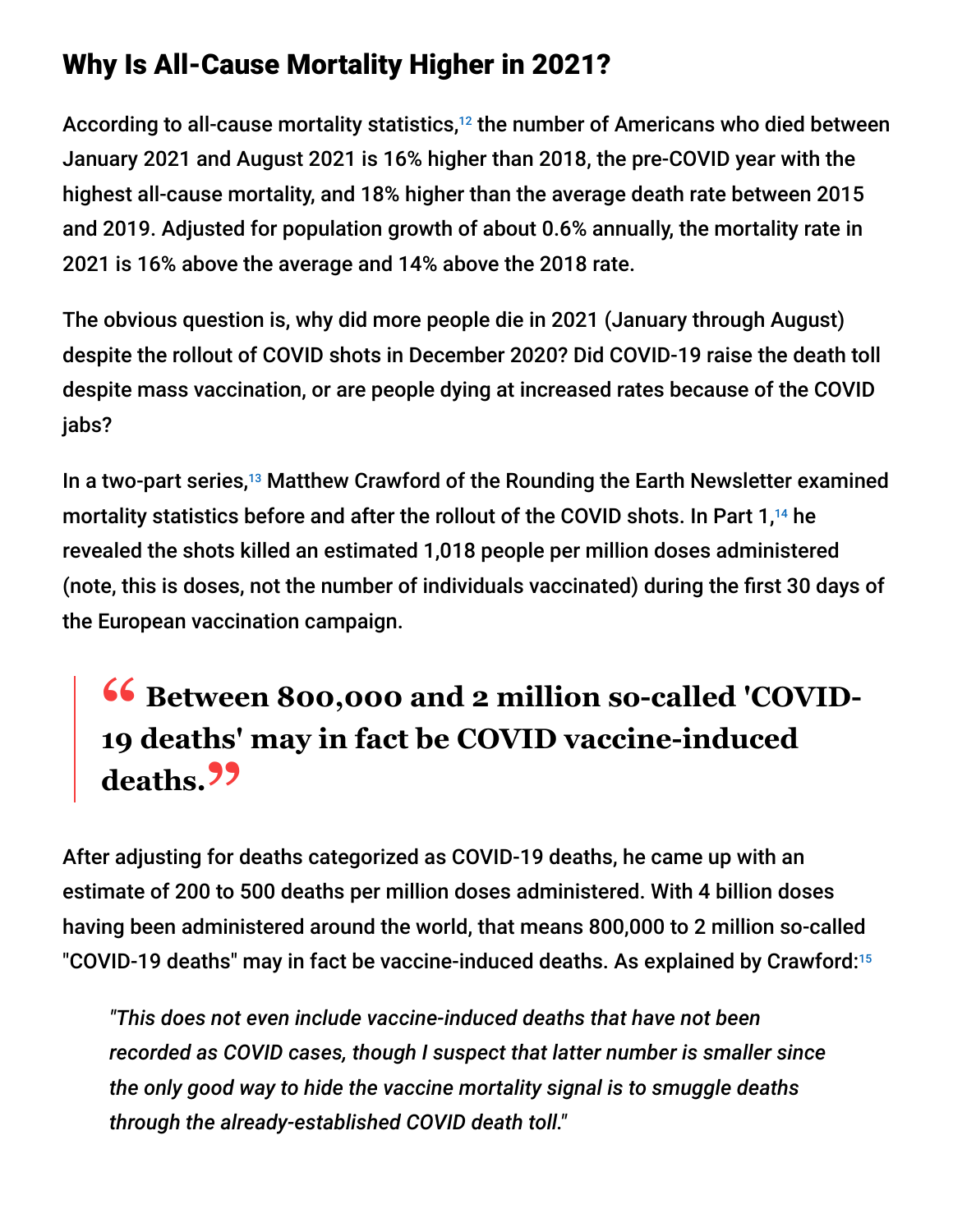Corroborating Crawford's calculations are data from Norway, where 23 deaths were reported following the COVID jab at a time when only 40,000 Norwegians had received the shot. That gives us a mortality rate of 575 deaths per million doses administered. What's more, after conducting autopsies on 13 of those deaths, all 13 were determined to be linked to the COVID jab. 16

## Is the COVID Jab Responsible for Excess Deaths?

Crawford goes on to look at data from countries that have substantial vaccine uptake while simultaneously having very low rates of COVID-19. This way, you can get a better idea as to whether the COVID jabs might be responsible for the excess deaths, as opposed to the infection itself.

He identified 23 countries that fit these criteria, accounting for 1.88 billion individuals, roughly one-quarter of the global population. Before the COVID jabs rolled out, these nations reported a total of 103.2 COVID-related deaths per million residents. Five nations had more than 200 COVID deaths per million while seven had fewer than 10 deaths per million.

As of August 1, 2021, 25.35% of inhabitants in these 23 nations had received a COVID jab and 10.36% were considered fully vaccinated. In all, 673 million doses had been administered. Based on these data, Crawford estimates the excess death rate per million vaccine doses is 411, well within the window of the 200 to 500 range he calculated in Part 1.

Another interesting data dive was performed by Steve Kirsch, executive director of the COVID-19 Early Treatment Fund. In the video "Vaccine Secrets: COVID Crisis,"<sup>17</sup> he argues that VAERS can be used to determine causality, and shows how the VAERS data indicate more than 300,000 Americans have likely been killed by the COVID shots. 18Anywhere from 2 million to 5 million have also been injured by them in some way.

# What Do the VAERS Data Tell Us?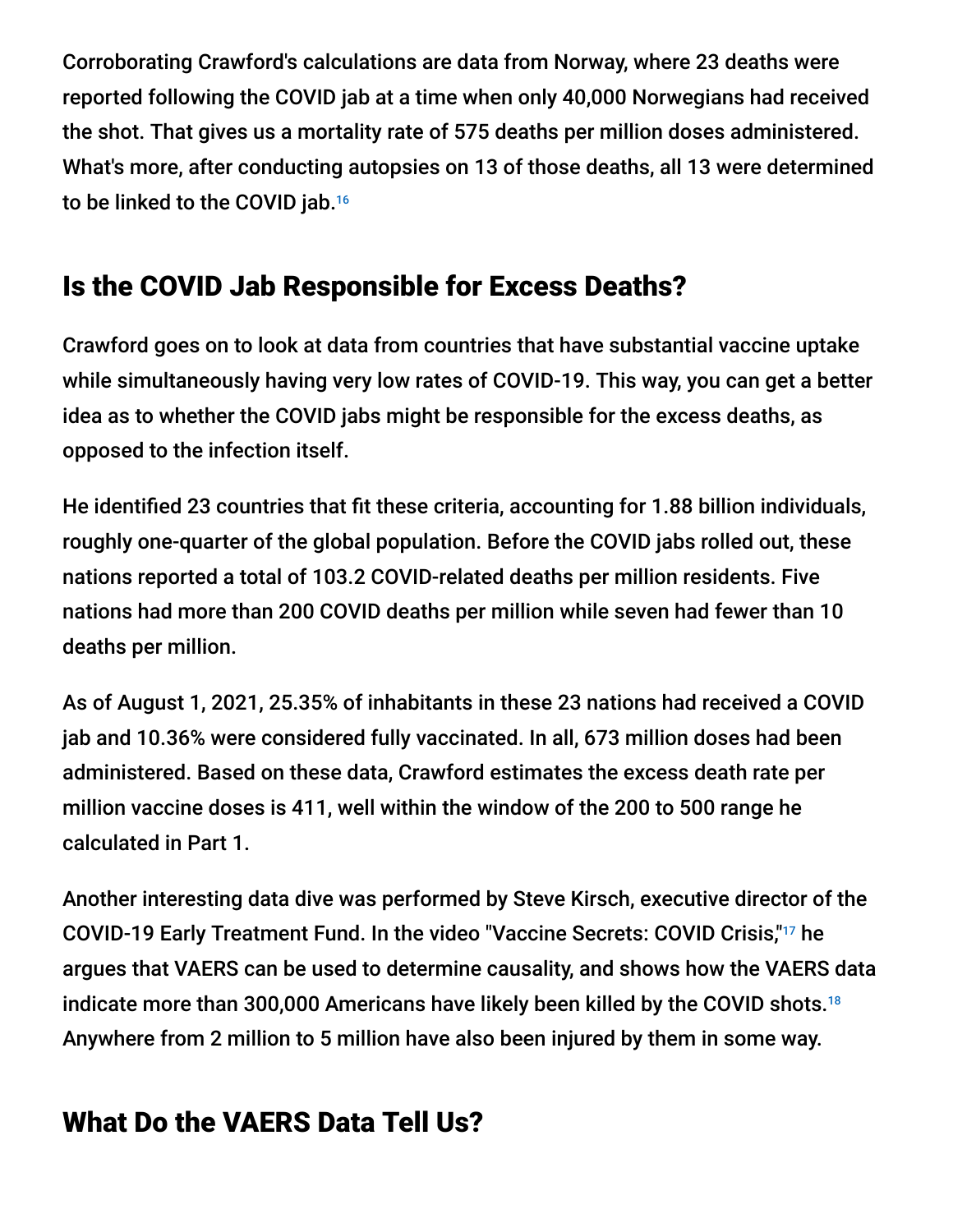In a September 18, 2021, interview with The Covexit podcast, Jessica Rose, Ph.D., who holds degrees in applied mathematics, immunology, computational biology, molecular biology and biochemistry, also discussed what the VAERS data tell us about the safety of the COVID shots.

Rose covers issues such as the magnitude of the side effects compared to other vaccination programs, the problem of under-reporting, and how causality can be assessed using the Bradford Hill Criteria. You can find a PDF of the **slide show that Rose** presents here.<sup>19</sup> Here's a summary of some of the key points made in this interview:

- Between 2011 and 2020, the number of VAERS reports ranged between 25,408 and 49,412 for all vaccines. In 2021, with the rollout of the COVID shots, the number of VAERS reports shot up to 521,667, as of September 3, 2021, for the COVID shots alone. (Fast-forward to October 22, 2021, and the report tally for COVID-related adverse events has ballooned to 837,593. $^{20}$ )
- Between 2011 and 2020, the total number of deaths reported to VAERS ranged between 120 and 183. In 2021, as of September 3, the reported death toll had shot up to 7,662. As of October 22, 2021, the death toll was 17,619. 21
- Cardiovascular, neurological and immunological adverse events are all being reported at rates never even remotely seen before.
- The estimated under-reporting factor (URF) is 31. Using this URF, the death toll from COVID shots is calculated to be 205,809 as of August 27, 2021; Bell's palsy 81,747; herpes zoster infection 149,017; paresthesia 305,660; breakthrough COVID 365,955; myalgia 528,457; life threatening events 230,113; permanent disabilities 212,691; birth defects 7,998.
- The Bradford Hill Criteria for causation are all satisfied. This includes but is not limited to strength of effect size, reproducibility, specificity, temporality, doseresponse relationship, plausibility, coherence and reversibility.

## CDC Claims COVID Jab Beats Natural Immunity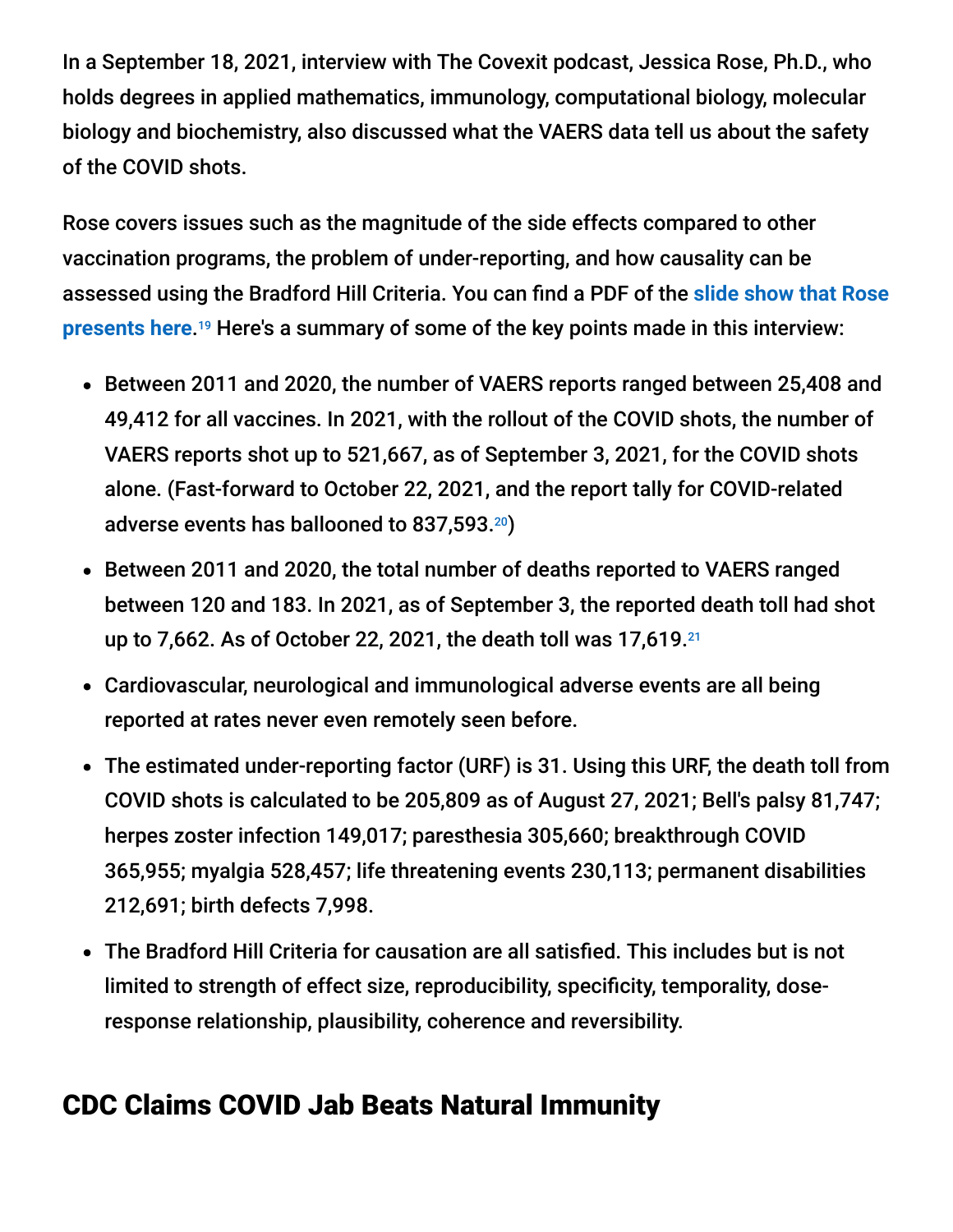If you think the CDC's claim that the COVID jab lowers all-cause mortality is a low point in its irrational vaccine push, prepare to let your expectations sink even lower, with even more egregious Orwellian doublespeak implementation. October 29, 2021, the CDC released yet another study, this one claiming the COVID jab actually offers five times better protection against COVID-19 than natural immunity. As reported by Alex Berenson in an October 30, 2021, Substack article: 22

*"Yesterday the Centers for Disease Control, America's not-at-all-politicized public health agency, released a new study purporting to show that vaccination protects against COVID infection better than natural immunity. Of course, a wave of stories about the benefits of mRNA vaccination followed.*

*To do this, the CDC used some magic statistical analysis to turn inside raw data that actually showed almost four times as many fully vaccinated people being hospitalized with Covid as those with natural immunity — and FIFTEEN TIMES as many over the summer. I kid you not.*

*Further, the study runs contrary to a much larger paper from Israeli researchers in August. As my 2-year-old likes to say, How dey do dat? Well, the Israeli study drew on a meaningful dataset in a meaningful way to reach meaningful conclusions.*

*It counted infections (and hospitalizations) in a large group of previously infected people against an equally large and balanced group of vaccinated people, then made moderate adjustments for clearly defined risk factors.*

*It found that vaccinated people were 13 times as likely to be infected — and 7 times as likely to be hospitalized — as unvaccinated people with natural immunity. In contrast — how do I put this politely? — the CDC study is meaningless gibberish that would never have been published if the agency did not face huge political pressure to get people vaccinated."*

## Data Manipulation Is Apparently a CDC Specialty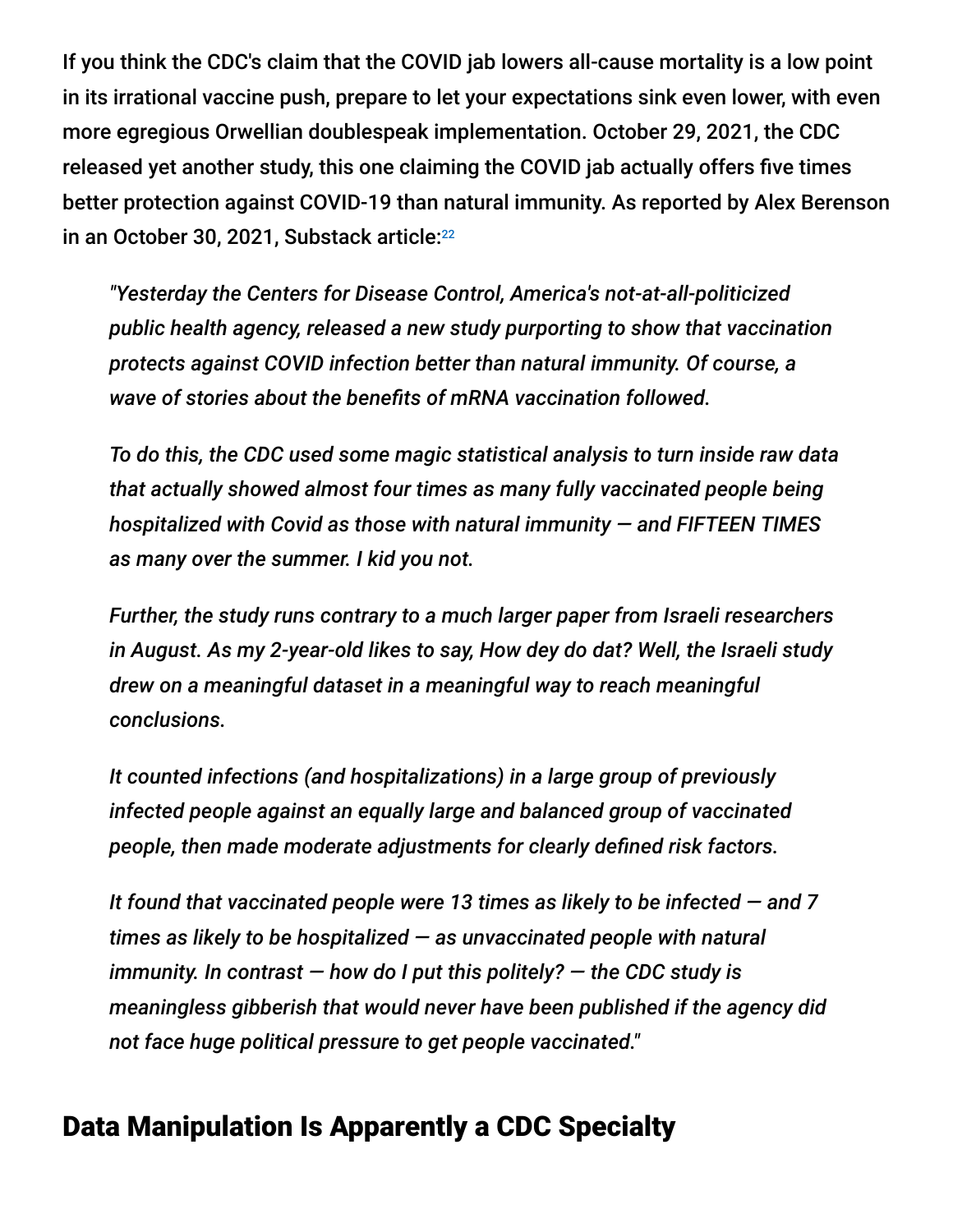Berenson goes on to dissect the study in question, starting with its design, which he calls "bizarre." The CDC analysts looked at data from 200,000 Americans hospitalized with "COVID-like" illness between January and August 2021 in nine states. Two groups were then compared:

- 1. Those who had confirmed COVID at least 90 days before and received another COVID test at the time of their hospitalization
- 2. Those who had been fully vaccinated for at least 90 days, but not more than 180 days, before their admittance and received another COVID test at the time of their hospitalization

Berenson points out what I stressed earlier, which is that choosing certain time or date ranges will allow you to make the shots appear a whole lot better than they actually are. Here, by choosing a 90- to 180-day inclusion range, they're looking at a best-case scenario, as we now know the shots quit working after a handful of months. So, they're only looking at that short window during which the COVID shots are at maximum effectiveness.

The 90-day criterion also ends up excluding the vast majority of patients hospitalized with COVID-like illness, both vaccinated and unvaccinated. While Berenson doesn't address the vaccinated, few if any could have been fully vaccinated for at least 90 days prior to March, so why include January and February? Just about everyone was by definition unvaccinated at that time.

As for those with natural immunity, only 1,020 of the 200,000 patients hospitalized between January and August had a previously documented COVID infection. As noted by Berenson:23

*"Given the fact that at least 20% of Americans, and probably more like 40%, had had COVID by the spring of 2021, this is a strikingly small percentage — and certainly doesn't suggest long COVID is much of a threat."*

Of the 1,020 with natural immunity, only 89 tested positive for COVID, while 324 of the 6,328 vaccinated patients who met the study criteria tested positive. Of note here is two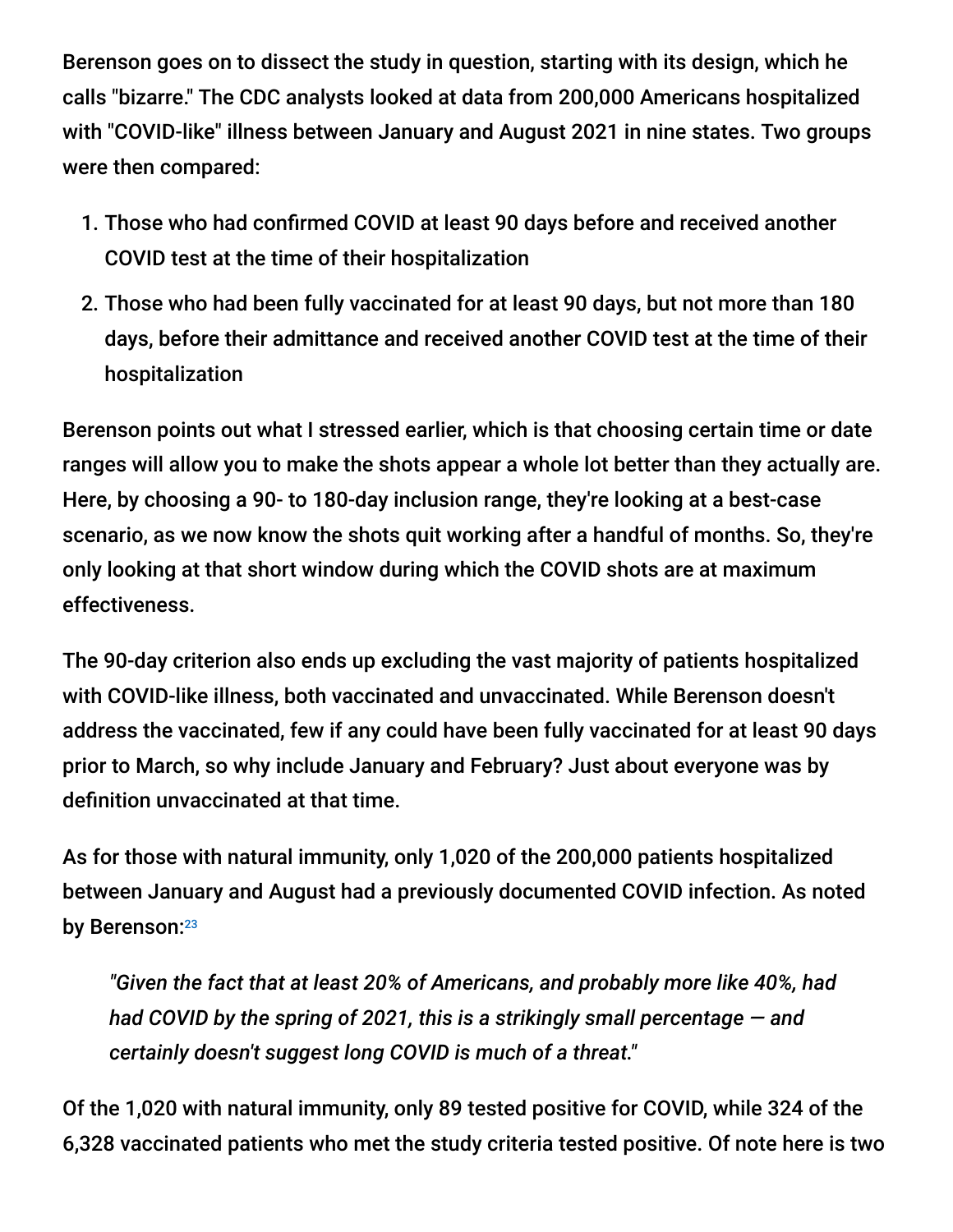things:

- 1) There were more vaccinated patients hospitalized for COVID-like illness than those with natural immunity; this despite including months when vaccination rates were in the fractional and single digits, and
- 2) A greater number of vaccinated patients tested positive for breakthrough infection than patients with natural immunity

## Hospitalization Rate Among Vaccinated Is Soaring

Berenson continues: 24

*"And the CDC didn't have, or didn't publish, figures on how many people were actually in the two groups ... Instead it compared the PERCENTAGE OF POSITIVE TESTS in the two groups. But why would the percentage of positive tests matter, when we don't know how many people were actually at risk? ...*

*[A]mazingly, the statistical manipulation then got even worse. The natural immunity group had an 8.7% positive test rate. The fully vaccinated group had a 5.1% positive test rate. So the natural immunity group was about 1.7 times as likely to test positive. (1.7x 5.1 = about 8.7.)*

*With such a small number of people in the natural immunity group, that raw 'rate ratio' may well have failed to reach statistical significance. (We don't know, because the CDC didn't provide an unadjusted odds ratio with 95% boundaries — something I have never seen before in any paper.)*

*Instead, the CDC provided only a risk ratio that it had adjusted with a variety of factors, including 'facility characteristics [and] sociodemographic characteristics.'*

*And finally, the CDC's researchers got a number that they could publish hospitalized people who had previously been infected were five times as likely to have a positive COVID test as people who were fully vaccinated. Never mind*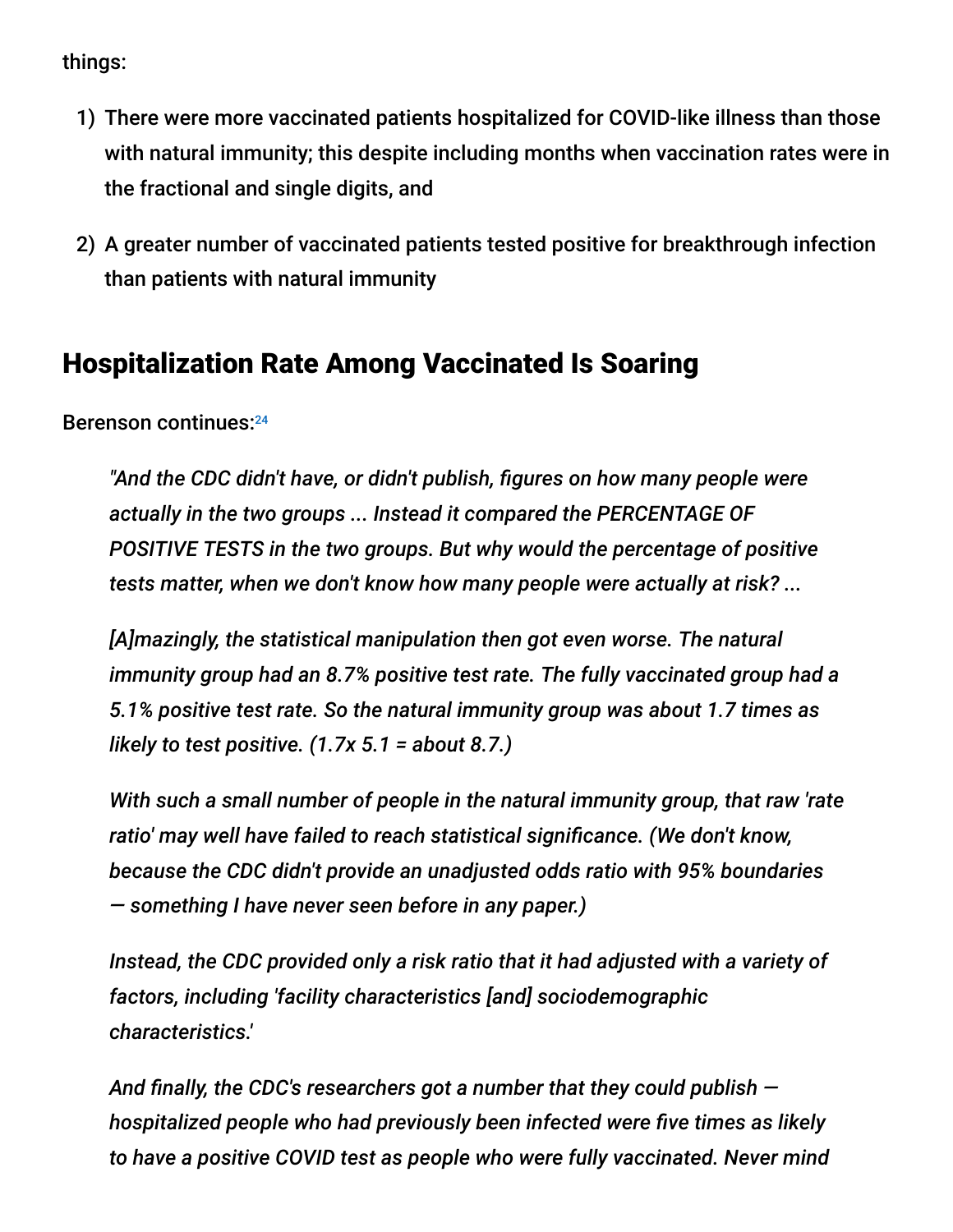*that there were actually four times as many people in the second group. Science!*

*By the way, buried at the bottom of report is some actual data. And it's bad. The CDC divided the hospitalizations into pre- and post-Delta — January through June and June through August.*

*Interestingly, the number of hospitalized people with natural immunity actually fell sharply over the summer, as Delta took off. About 14 people per month were hospitalized in the winter and spring, compared to six per month from June through August. (Remember, this is a large sample, with hospitals in nine states.)*

*But the number of VACCINATED people being hospitalized soared — from about three a month during the spring to more than 100 a month during the Delta period. These vaccinated people still were less than 180 days from their second dose, so they should have been at or near maximum immunity — suggesting that Delta, and not the time effect, played an important role in the loss of protection the vaccine offered."*

Perhaps Rep. Thomas Massie said it best when he tweeted: 25

*"What do 'road kill' and a CDC sponsored COVID paper have in common? By the third day, they're so picked apart they're unrecognizable. This CDC Director is shameless for fabricating junk science with findings that stand in stark contrast to every credible academic study."*

Massie goes on to point out some obvious flaws and questions raised by the study, including the following:

- The authors failed to verify recovery among those with previous infection, so any number of these "reinfections" may actually have been long-COVID.
- The fact that more than 6,000 hospitalized for COVID symptoms were vaccinated, compared to just 1,000 with previous infection, counters the claim that 99% of COVID hospitalizations are unvaccinated.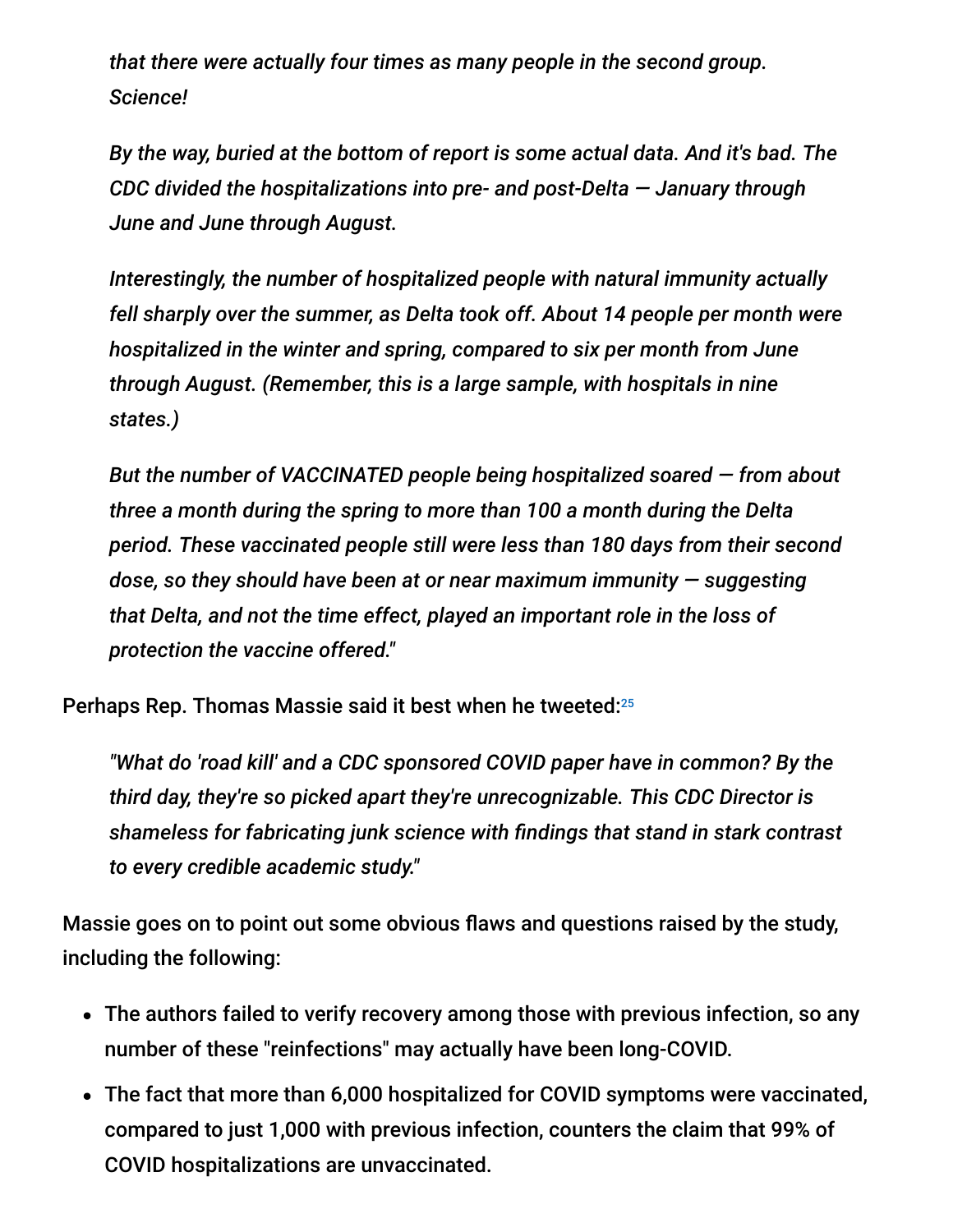- The number of vaccinated people hospitalized for COVID symptoms correlate negatively with the time since vaccination; 3,625 were hospitalized within 90 to 119 days of vaccination, 2,101 within 120 to 149 days, and 902 within 150 to 179 days of vaccination. "Could initial hospitalizations be due to vaccine adverse effects or due to a temporarily weakened immune system from the vaccine?" Massey asks. 26
- The study only considered those with natural immunity who ended up in the hospital, and not the ones who didn't get sick. "Natural immunity helps prevent hospitalization!" Massey says. 27

Massie also notes that this paper, which is only six pages long, has an astounding 50 authors, and at least half a dozen of them disclose Big Pharma conflicts of interest. What's more, seeing how Congress gave the CDC a cool \$1 billion to promote the COVID jab, isn't working for the CDC a conflict of interest as well?

Martin Kulldorff, Ph.D., professor of medicine at Harvard Medical School and a biostatistician and epidemiologist in the Division of Pharmacoepidemiology and Pharmacoeconomics at Brigham and Women's Hospital, also critiqued the study in a tweet, saying:<del>28</del>

*"This CDC study has a major statistical flaw, and the 5x conclusion is wrong, it implicitly assumes that hospitalized respiratory patients are representative of the population, which they are not. Trying to connect with authors."*

## Natural Immunity Is the Best Answer

Try as the CDC might to twist the data, there's really no question that natural immunity is superior and longer lasting than vaccine-induced immunity. This is also a long-held medical fact that has been tossed aside as too inconvenient to matter in COVID-19.

For some undisclosed reason, the government wants everyone to get the COVID injection, whether medically warranted or not. The sheer lunacy of that is cause enough to be leery and hold off on getting the risky jab. I can tell you one thing, this policy has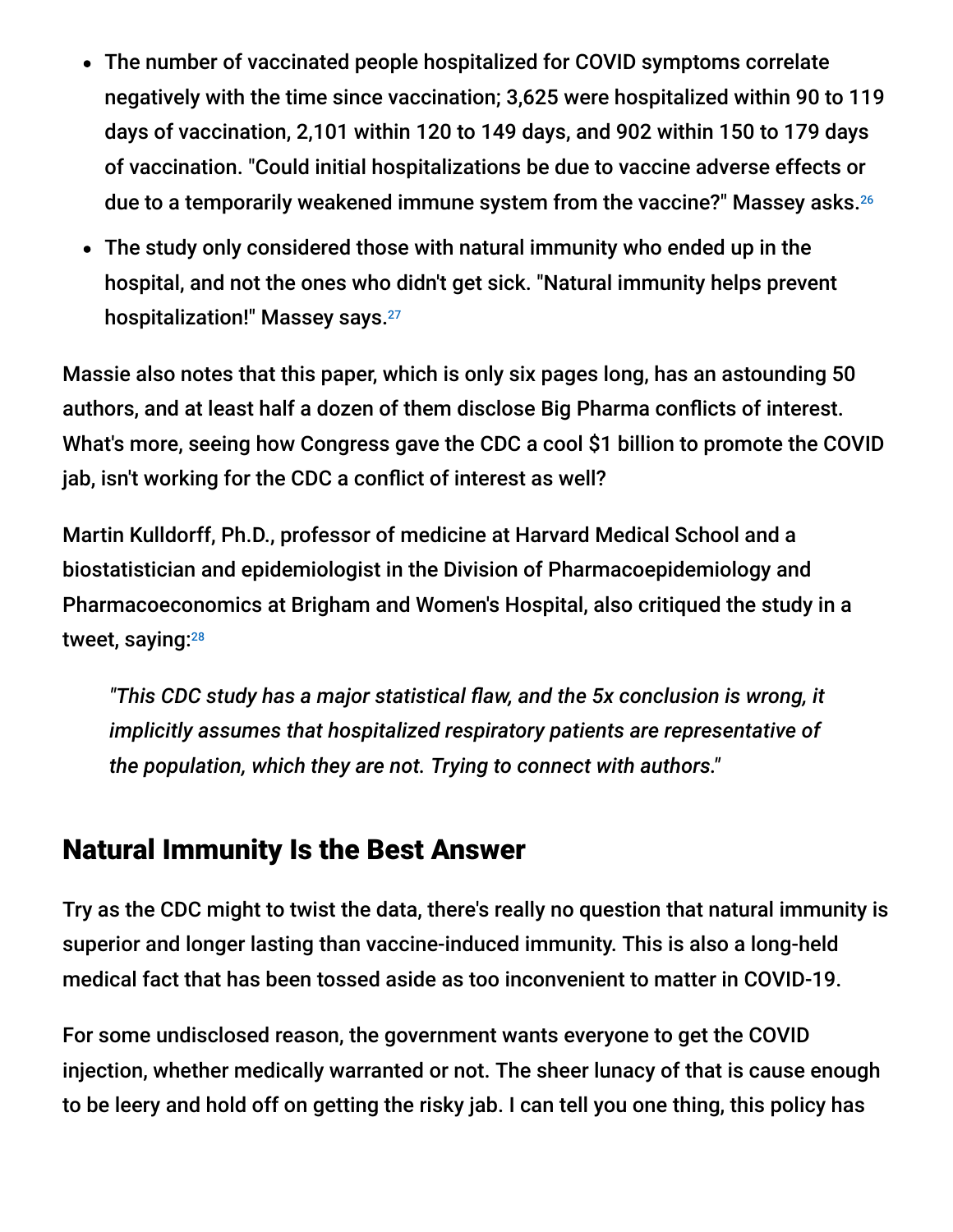nothing to do with safeguarding public health, because it's driving public health in the wrong direction.

It's quite clear that the way out of this pandemic is through natural herd immunity, and at this point, we know there's no reason to fear COVID-19. Overall, its lethality is on par with the common flu.<sup>29,30,31,32,33</sup> Provided you're not in a nursing home or have multiple comorbidities, your chances of surviving a bout of COVID-19 is 99.74%, on average. 34

Additionally, we also know there are several early treatment protocols that are very effective, such as the Frontline COVID-19 Critical Care Alliance I-MASK+<sup>35</sup> protocol, the Zelenko protocol,<sup>36</sup> and nebulized peroxide, detailed in Dr. David Brownstein's case paper<sup>37</sup> and Dr. Thomas Levy's free e-book, "<mark>[Rapid Virus Recovery](https://rvr.medfoxpub.com/)</mark>." Whichever treatment protocol you use, make sure you begin treatment as soon as possible, ideally at first onset of symptoms.

The reported rate of death from COVID-19 shots in VAERS, on the other hand, exceeds the reported death rate of more than 70 vaccines combined over the past 30 years, and if you are injured by a COVID shot and live in the U.S., your only recourse is to apply for compensation from the Countermeasures Injury Compensation Act (CICP). 38

Compensation from CICP is very limited and hard to get. You only qualify if your injury requires hospitalization and results in significant disability and/or death, and even if you meet the eligibility criteria, it requires you to use up your private health insurance before it kicks in to pay the difference.

There's no reimbursement for pain and suffering, only lost wages and unpaid medical bills. Salary compensation is of limited duration, and capped at \$50,000 a year, and the CICP's decision cannot be appealed.

For a taste of what life is like for those injured by these shots, review some of the cases reported to **[nomoresilence.world](https://nomoresilence.world/)**. You can also learn more about the potential mechanisms of harm in Stephanie Seneff's paper,<sup>39</sup> "Worse Than The Disease: **[Reviewing Some Possible Unintended Consequences of mRNA Vaccines Against](https://ijvtpr.com/index.php/IJVTPR/article/view/23/34) COVID-19**," published in the International Journal of Vaccine Theory, Practice and Research in collaboration with Dr. Greg Nigh.